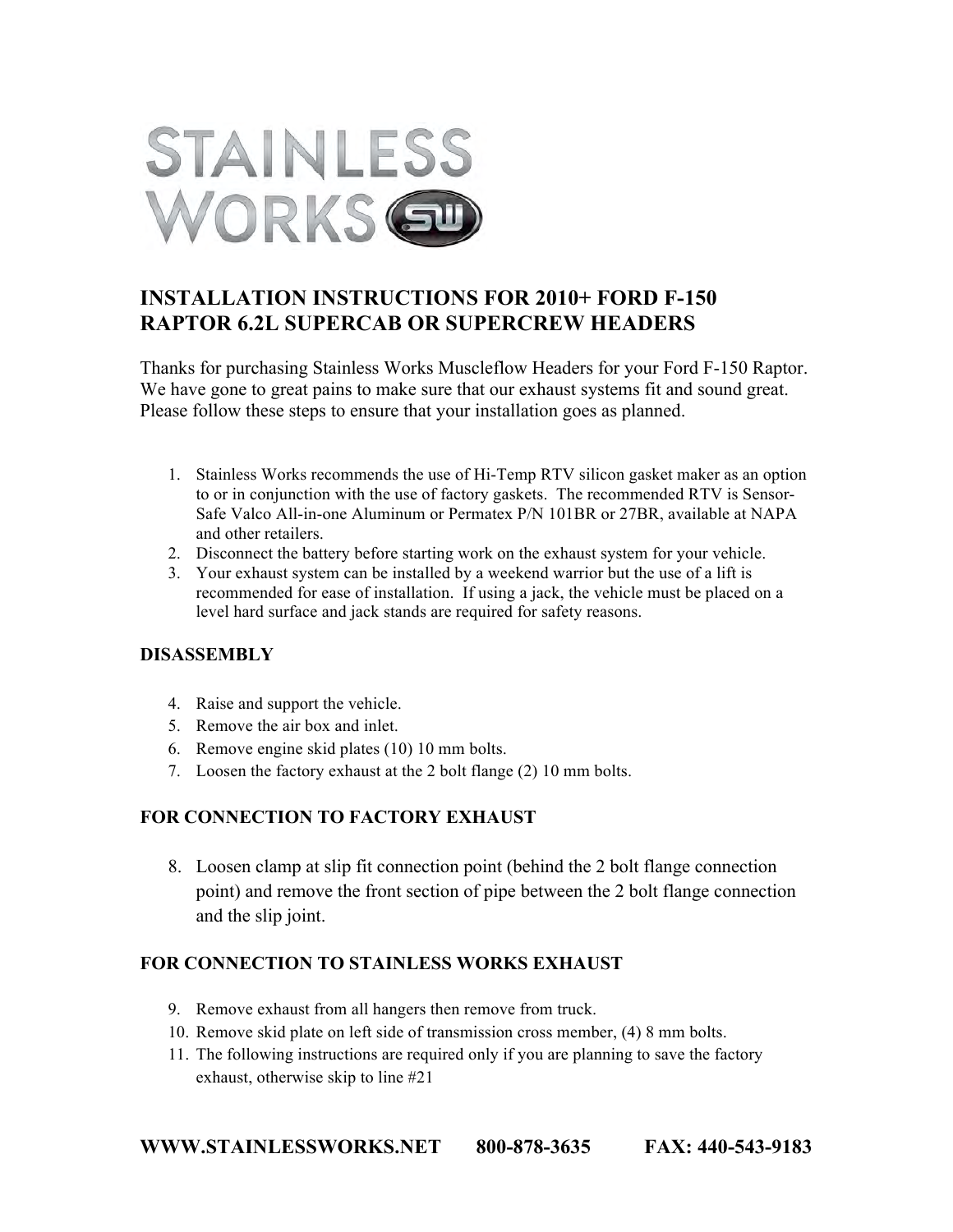- 12. Remove (2) 6 mm bolts holding left and right heat shields to transmission cross member.
- 13. Support transmission and transfer case with jack stands.
- 14. Remove (2) 12 mm nuts from transmission mount.
- 15. Remove (4) 12 mm bolts and nuts from cross member and remove cross member.
- 16. Remove (1) 10 mm bolt from left Y pipe hanger.
- 17. Loosen clamp on left head pipe.
- 18. Unplug all O2 sensors.
- 19. Remove (2) 10mm nuts from left and (2) 10 mm nuts from right head pipes and remove head pipes.
- 20. Re-install cross member and mount and tighten.
- 21. If you are not planning to save the old exhaust, you can simply cut hangers from Y-pipe to simplify removal of manifold pipes.

## **FOR CONNECTION TO ANY EXHAUST SYSTEM**

- 22. Remove heat shield around front axle (1) 10mm nut (1) 8 mm nut.
- 23. Remove remaining (2) 6mm bolts from right heat shield and slide heat shield back toward the rear of the vehicle.
- 24. Remove starter and wires (1) 6 mm nut (2) 8 mm nuts and (3) 8 mm bolts.
- 25. Mark steering shaft for later reinstallation to same markings, and remove (1) 10 mm bolt from upper U-joint and move out of the way.
- 26. Remove (2) 14 mm nuts from right motor mount. See picture below showing one nut removed and one loose.



**WWW.STAINLESSWORKS.NET 800-878-3635 FAX: 440-543-9183**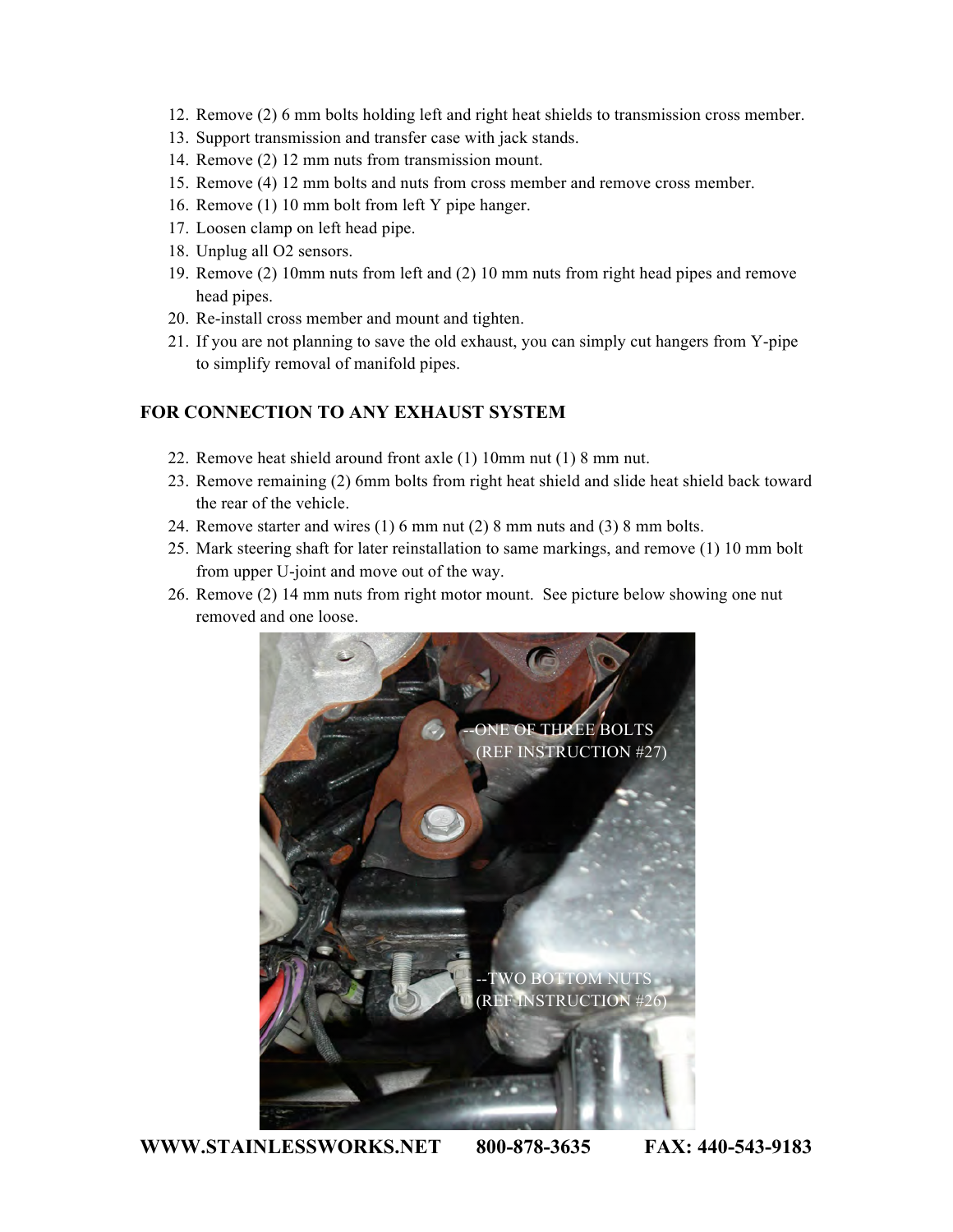- 27. Raise motor with jack and remove (3) 8 mm bolts from right motor mount to engine plate. The picture above shows the single bolt at the rear of this motor mount. There are two more at the front of this motor mount. See picture above.
- 28. Remove right and left heat shields on manifolds (4) 6 mm bolts two per side.
- 29. Remove (1) 6 mm bolt from dipstick tube and remove dipstick and tube.
- 30. Remove (16) 10 mm nuts, eight per side from manifolds and remove manifolds.
- 31. If you are planning to use aftermarket header bolts, remove the 16 studs at this time. The use of aftermarket bolts is not necessary, but will improve the process of tightening the headers and future removal/ assembly of the headers. If you plan to keep the studs, you will need to remove the top two back studs on the driver side and all the top studs on the passenger side. This requires a Torx E8 socket or wrench for removal.
- 32. Seal headers with RTV, allow the RTV to get tacky (about 15 minutes) and install using remaining studs and nuts. Torque to OEM specifications.
- 33. Re-install dipstick tube and dipstick.
- 34. Re-install motor mount and lower the motor and tighten nuts after dipstick is installed.
- 35. Re-install starter.
- 36. Re-install axle shield.
- 37. Re-install steering shaft.
- 38. Re-install right heat shield.
- 39. Re-install air box.
- 40. Re-install (1) 6 mm bolt back in left heat shield at cross member.
- 41. Install left lead pipe to header with (1) 3" clamp
- 42. Install catalytic converter or cat eliminator to left lead pipe.
- 43. Install rear left lead pipe to cat with 3" clamp with wire hanger.
- 44. Re-install left hanger to transmission grommet with (1) 3" clamp.
- 45. Install right catalytic converter or cat eliminator to header with one 3" clamp.
- 46. Re-install all skid plates.
- 47. Remove O2 sensors from old pipes and re-install in new pipes. Note that an O2 extension is provided for use with the left rear O2 sensor – install now. The P/N for the O2 sensor extension for 2010 trucks is P/N 109014 from Caspers Electronics. For 2011 trucks a different sensor extension is required (P/N 109214R). This sensor will have the two external nubs removed from the male end. You will have to file off the two nubs on the male end of the mating male wire end so it can slip into the female end of this extension.
- 48. Install and secure the wires away from the driveshaft using zipties.
- 49. Re-install all skid plates.

#### **FOR HEADERS TO FACTORY EXHAUST**

- 50. Install factory Y-pipe using (2) 3" clamps.
- 51. Reconnect to factory exhaust using 3" clamp.